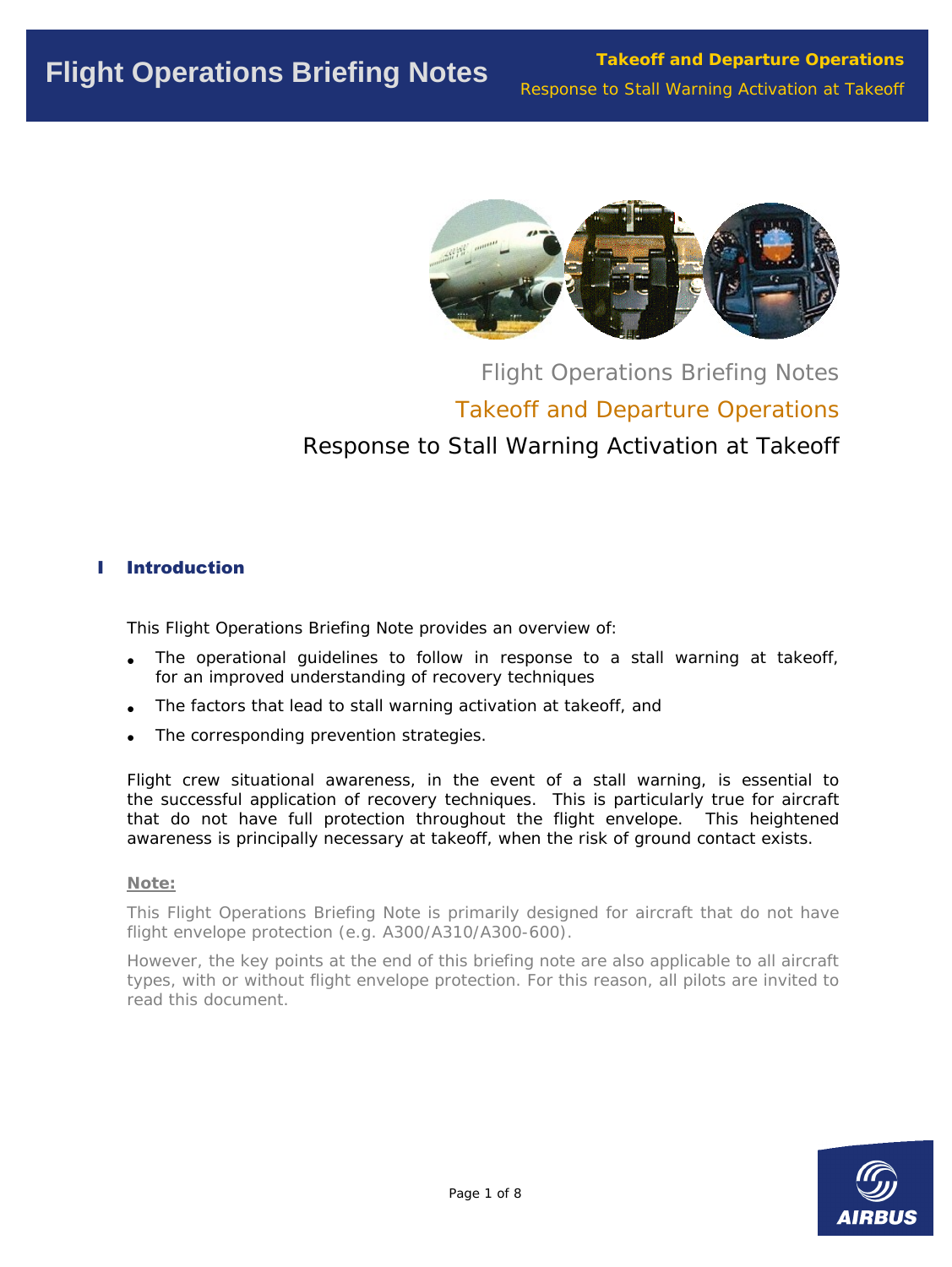# II Background Information

II.1 Stall Warning Definition

Airworthiness regulations require three levels of protection against stall:

- Adequate speed margin (minimum speed vs.  $V_{stall}$ )
- Unmistakable recognition of stall qualities (natural or artificial) prior to the real stall
- Acceptable aircraft behavior when stalled (e.g. max bank angle).

Nowadays, if a stall is impending, most aircraft are equipped with such artificial stall warning, as audio alerts (cricket sound) and tactile alerts (stick shaker effect).

A stall warning triggers when the aircraft's Angle-Of-Attack (AOA) exceeds a predetermined value: This value depends on the slat configuration.

The warning indicates the proximity of the aircraft's AOA compared to the stall's AOA (**Figure 1**)**.** 



**Figure 1** 

*Lift at given Angle-of-Attack* 

The stall warning is inhibited on ground, until liftoff.

## II.2 Operational Consequences

When an aircraft is airborne, stall warning activation can be catastrophic, if the flight crew does not respond correctly and effectively.

Worldwide experience records events where flight crews have been misled by a spurious / untimely stall warning activation at liftoff. Some of them have resulted in fatal accidents (e.g.: rejected takeoff after rotation, CFIT).

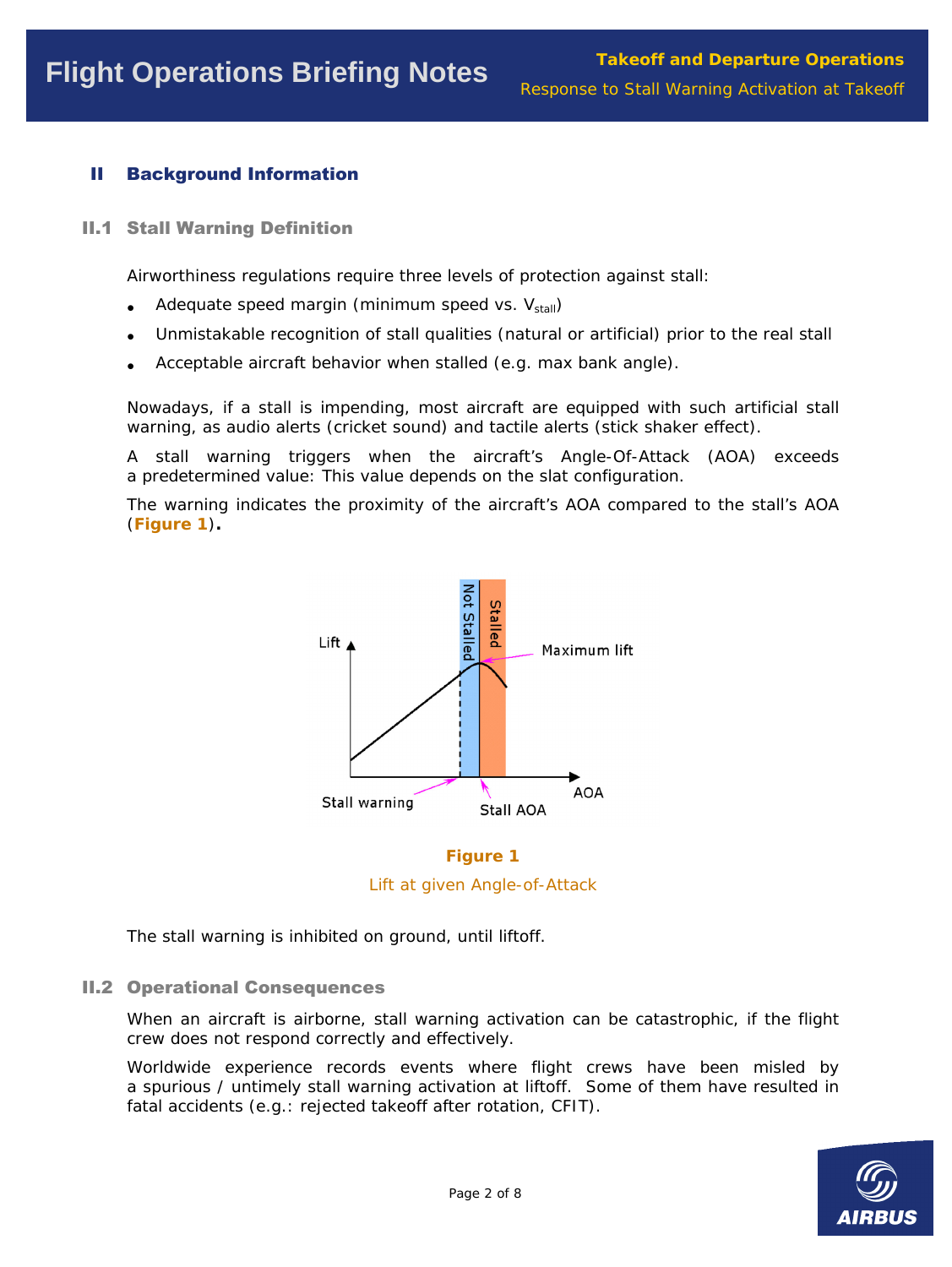# III Applicable Standards / Techniques

If a stall warning triggers at a low altitude, the flight crew should consider that there is an immediate flight path threat, and a potential risk of ground contact.

In other words, **there is no time to differentiate between a real or spurious stall warning, and there is no altitude to convert to speed.** 

However, when a stall warning triggers (i.e. stick shaker activation), aircraft still have positive climb performance capability.

#### *Note:*

*An "approach to stall" is a controlled flight maneuver. An aircraft that is stalled is out of control, but is recoverable. Do not confuse an "approach to stall" with "a full stall".* 

When ground clearance is not an issue, the recommended technique is to recover from the near-stall condition in the minimum amount of time, by applying power and nose down input.

When ground clearance is an issue, the recommended technique is to lose as little altitude as possible, by applying full power and by flying an optimum pitch attitude.

This optimum pitch attitude depends on the aircraft's proximity to the ground:

#### • **At Liftoff:**

At liftoff, an optimum pitch attitude of 12.5 degrees is required.

This pitch attitude is necessary to avoid the risk of ground contact, and ensures an increase in speed, regardless of the aircraft's takeoff weight, center of gravity, type (i.e. A300/A310/A300-600), actual slats and flaps configuration, or if there is an engine failure.

#### • **After Liftoff:**

The optimum pitch attitude is a reduced pitch. However, this reduction is no more than necessary to enable the airspeed to increase while there is a risk of ground contact.

#### *Note:*

*The "Procedures and Techniques" section of the A300/A310/A300-600 FCOMs provides the complete recovery procedure to be applied in the event of a stall warning activation.* 

An analogy can be made with the guidelines that are provided during flight crew training to be applied in the event of an engine failure:

- − Immediate procedure for aircraft control, then
- − Performance management.

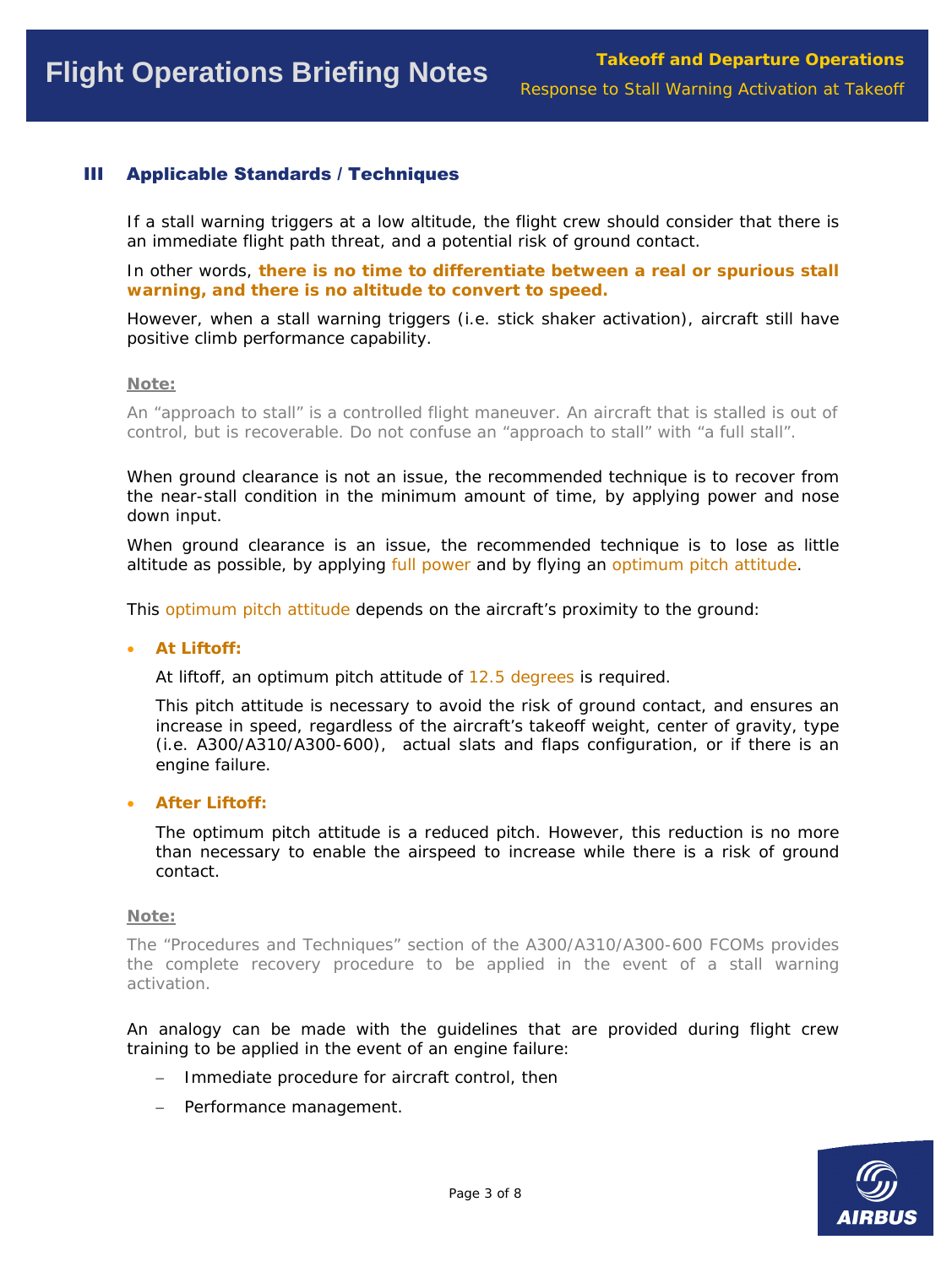# IV Operational and Human Factors involved in Stall Warning Activation at Takeoff

At takeoff, stall warnings are the result of one, or a combination, of the following factors:

#### • **Weather Factors:**

- − Icing conditions
- − Windshear.

#### • **Human Factors:**

- − Insufficient aircraft de-icing in cold weather operations
- − Incorrect loading (e.g. cargo not positioned in accordance with the load and trim sheet, …)
- − Incorrect slats/flaps configuration
- − Incorrect takeoff speed.

#### • **Flight Crew Techniques:**

- Early rotation below the specified speed, resulting in a higher peak AOA
- − Maneuvering near the minimum speed at an excessive bank angle
- − Premature retraction of the flaps.

## • **Aircraft Systems:**

- − Engine failure and subsequent loss of energy
- − Malfunction of artificial stall warning, leading to spurious stall warnings, caused by a damaged AOA probe, by an AOA probe that is not correctly rigged, or by a computer failure.

## **Prevention Strategies / Lines of Defense**

The flight crew should pay special attention to the following prevention strategies and "lines of defense":

- Concentrate on taking action early enough to prevent the occurrence of a stall warning
- Learn how to recognize an "approach to stall"
- During recurrent training, reinforce and confirm the correct flight crew response to a stall warning activation at takeoff.

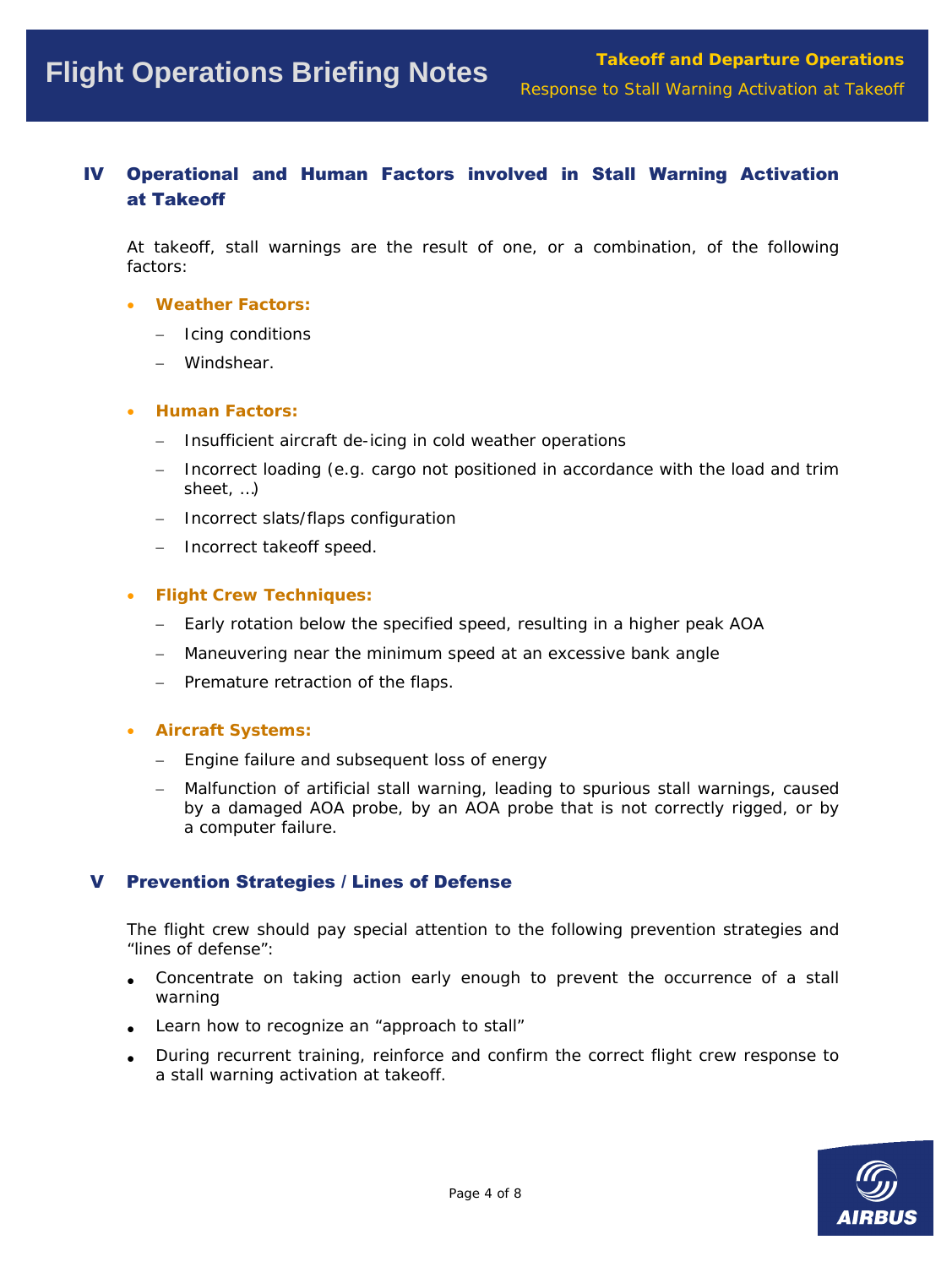## V.1 Cockpit Preparation – Takeoff Briefing

The Takeoff Briefing should address the following:

#### • **Clean Aircraft Concept**

In conditions that are conducive to aircraft icing, the preflight briefing must emphasize the "clean aircraft concept". This concept requires knowledge of:

- − The adverse effects that ice, frost, or snow can have on aircraft performance and on its handling qualities
- The various ground anti-icing and de-icing procedures, as well as their limitations
- − The necessity to perform walkaround inspections, in order to check for ice accumulation on lifting surfaces.

#### *Note:*

*Airbus brochure "Getting to Grips with Cold Weather Operations" provides additional information concerning the "clean aircraft concept" .* 

#### • **Windshear Awareness**

Flight crews should consider all available windshear-awareness items (Refer to the *Flight Operations Briefing Note* **Windshear Awareness**), assess the conditions for a safe takeoff, and delay takeoff until conditions improve, as warranted.

#### • **Performance Computation**

Flight crews should determine the correct performance and takeoff speeds, depending on the prevailing conditions, and they should select the appropriate configuration, power settings, and speeds (Refer to the *Flight Operations Briefing Notes* **Understanding Takeoff Speeds** and **Conducting Effective Briefings**)*.*

#### V.2 Flying Techniques

During the takeoff roll, the Pilot-Not-Flying (PNF) should be aware of V-speeds, and is responsible for calling out a timely "rotate" at  $V_{R}$ .

On this callout, the Pilot-Flying (PF) should adhere to the standard rotation technique, then follow the FD bars after liftoff.

When the aircraft is above the acceleration altitude, and accelerates above the minimum speed associated with the next configuration (i.e. when there is a positive speed trend on the PFD), the PF should call for slats/flaps retraction. Before initiating the retraction, the PNF should confirm that this condition has been checked.

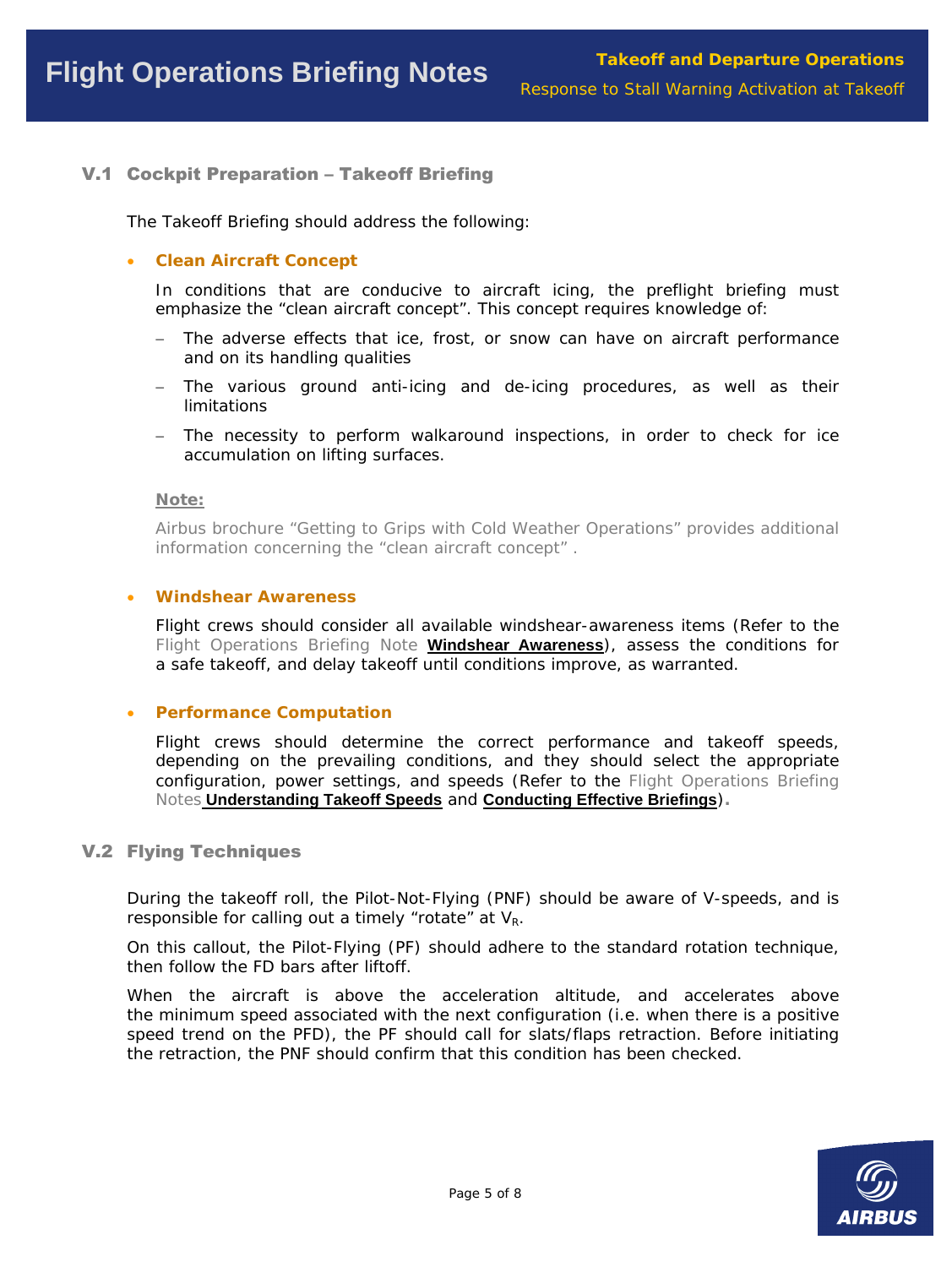# V.3 Approach to Stall Recognition

The following information should be a part of basic aeronautics:

#### • **Stall Speed Awareness**

The stall speeds that are published in the Aircraft Flight Manual (AFM) have been defined for specific conditions (e.g. wings level, normal load factor near 1.0). In other conditions (e.g. excessive bank angle), the stall may occur above the published stall speed.

Flying at the minimum speed (e.g.  $V_2$ ) provides a margin with respect to stall, as required by the regulation. However, this margin is reduced when the aircraft is flying under g loads that are greater than 1 g.

The stick shaker and the stall warning trigger, when the AOA reaches a predetermined value. Therefore, the effect of the load factor is considered to trigger the warning.

Maneuvering near the minimum speed with an excessive bank angle may therefore lead to a real stall warning activation.

## • **Stall Warning Cues at Takeoff**

As indicated, timely recognition of an "approach to stall" is vital to the successful implementation of the recovery procedure.

The following alertness factors should be monitored:

- The speed goes below  $V_2$
- The speed symbol on the PFD speed scale (depending on the aircraft type) goes below the stick shaker speed displayed as a red and black strip (**Figure 2**)
- − The vertical speed does not increase as expected.



**Figure 2**  *Red and Black Strip Displayed on PFD (e.g. A310/A300-600)* 

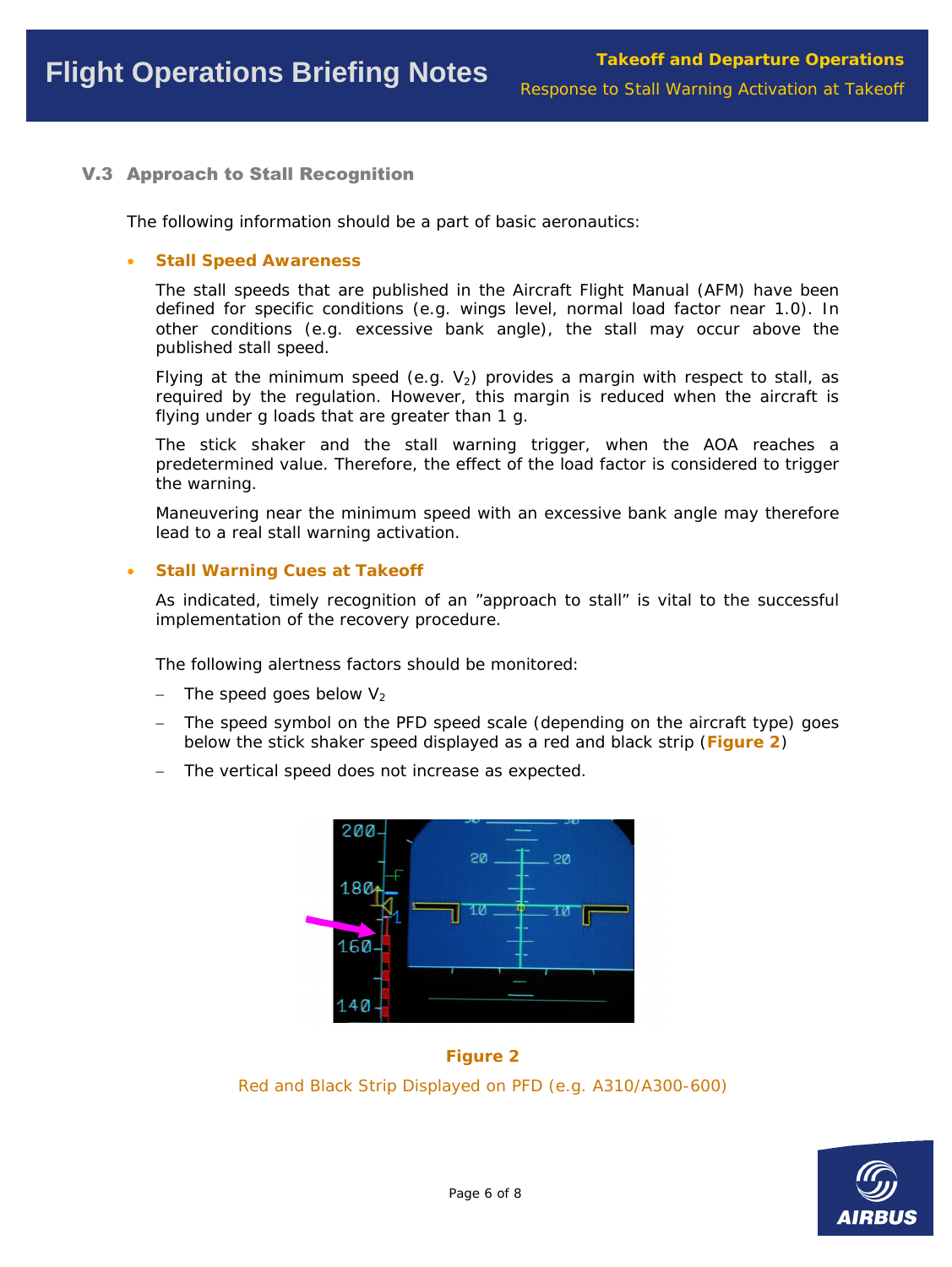In all stall warning cases, there is a tactile alert (i.e. stick shaker activation) and an aural alert so that the flight crew can feel, and hear the stall warning with enough opportunity to quickly recover aircraft.

#### V.4 Training Program Outline

The recurrent training program should include a Full Flight Simulator session that takes into account the activation of a stall warning at takeoff. The purpose of such a simulator exercise is for the flight crew to observe and to practice the correct response to stall warning activation at takeoff.

This exercise, proposed in the Airbus standard recurrent training course, should be performed every 3 years.

In addition to the training documentation, the Procedures and Techniques section of the A300/A300-600/A310 FCOM should be used in association with this Flight Operations Briefing Note, as briefing material.

## VI Summary of Key Points

Recurrent training for all aircraft types should highlight the following key points, when addressing stall warning awareness and flight crew response to a stall warning activation at takeoff:

- Preventive actions must (ideally) be taken before the stall warning
- At low altitudes, there is no time to distinguish between a real or spurious stall warning, and there is no altitude to convert to speed
- The PF's response must be immediate: Fly optimum pitch attitude (e.g. 12.5 degrees at liftoff) and use maximum allowable thrust
- The recovery maneuver must be continued, until a safe flight path and speed are achieved and maintained.

## VII Associated Flight Operations Briefing Notes

The following Flight Operations Briefing Notes can also be reviewed:

- **Understanding Takeoff Speeds**
- **Conducting Effective Briefings**
- **Standard Calls**
- **Windshear Awareness**